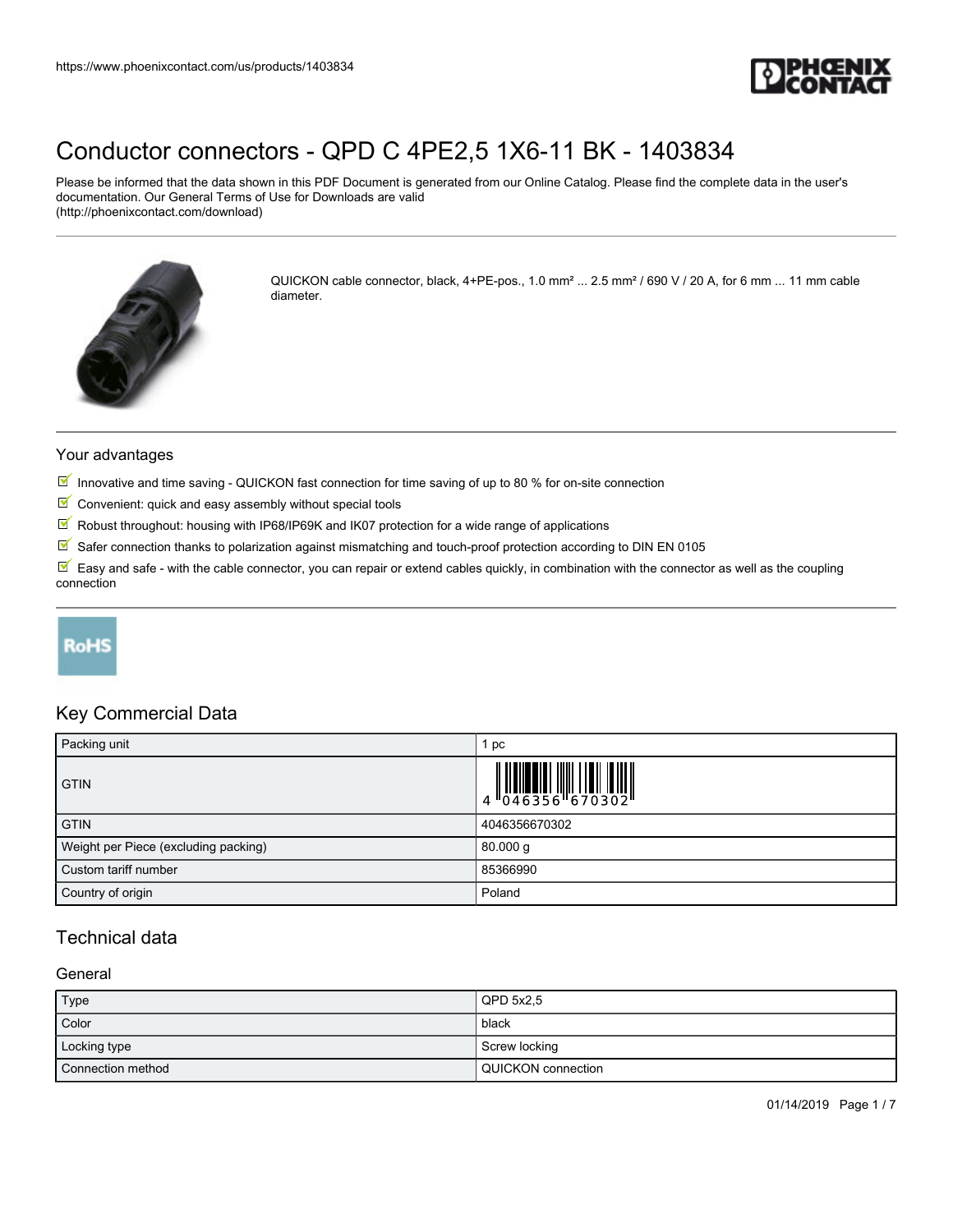

## Technical data

#### General

|                                       | <b>IDC</b> connection |
|---------------------------------------|-----------------------|
| Number of positions                   | 5                     |
| Note number of positions              | $4 + PE$              |
| Wrench size, union nut                | 27 mm                 |
| Tightening torque, union nut          | 10 Nm                 |
| Tightening torque, counter nut        | 5 Nm                  |
| Conductor cross section flexible min. | $1 \text{ mm}^2$      |
| Conductor cross section flexible max. | $2.5$ mm <sup>2</sup> |
| Conductor cross section solid min.    | $1 \text{ mm}^2$      |
| Conductor cross section solid max.    | $2.5$ mm <sup>2</sup> |
| Conductor cross section AWG min.      | 16                    |
| Conductor cross section AWG max.      | 14                    |

#### Cabel

| Structure of individual litz in acc. with VDE 0295 / smallest wire diameter | l VDE 0295 class 1 to 6/min. 0.15 mm |
|-----------------------------------------------------------------------------|--------------------------------------|
| Wire insulation material                                                    | PVC/PE/TPE/rubber                    |
| Wire diameter including insulation                                          | 2 mm  3.8 mm                         |
| External cable diameter                                                     | $6 \, \text{mm}$ 11 mm               |
| Position marking                                                            | 1, 2, 3, N, PE                       |

### Ambient conditions

| Degree of protection                    | IP66                              |
|-----------------------------------------|-----------------------------------|
|                                         | IP68 (2 m / 24 h)                 |
|                                         | IP69K                             |
| Ambient temperature (operation)         | $-40 °C$ 100 °C                   |
| Ambient temperature (storage/transport) | $-40 °C$ 100 °C                   |
| Temperature when conductor connected    | $-5^{\circ}$ C $$ 50 $^{\circ}$ C |

#### Electrical characteristics

| Nominal current $I_N$       | 20 A   |
|-----------------------------|--------|
| Rated current               | 20 A   |
| Rated voltage (III/3)       | 690 V  |
| Rated voltage (III/2)       | 1000 V |
| Rated voltage (II/2)        | 1000 V |
| Rated surge voltage (III/3) | 6 kV   |
| Rated surge voltage (III/2) | $8$ kV |
| Rated surge voltage (II/2)  | $8$ kV |

Mechanical characteristics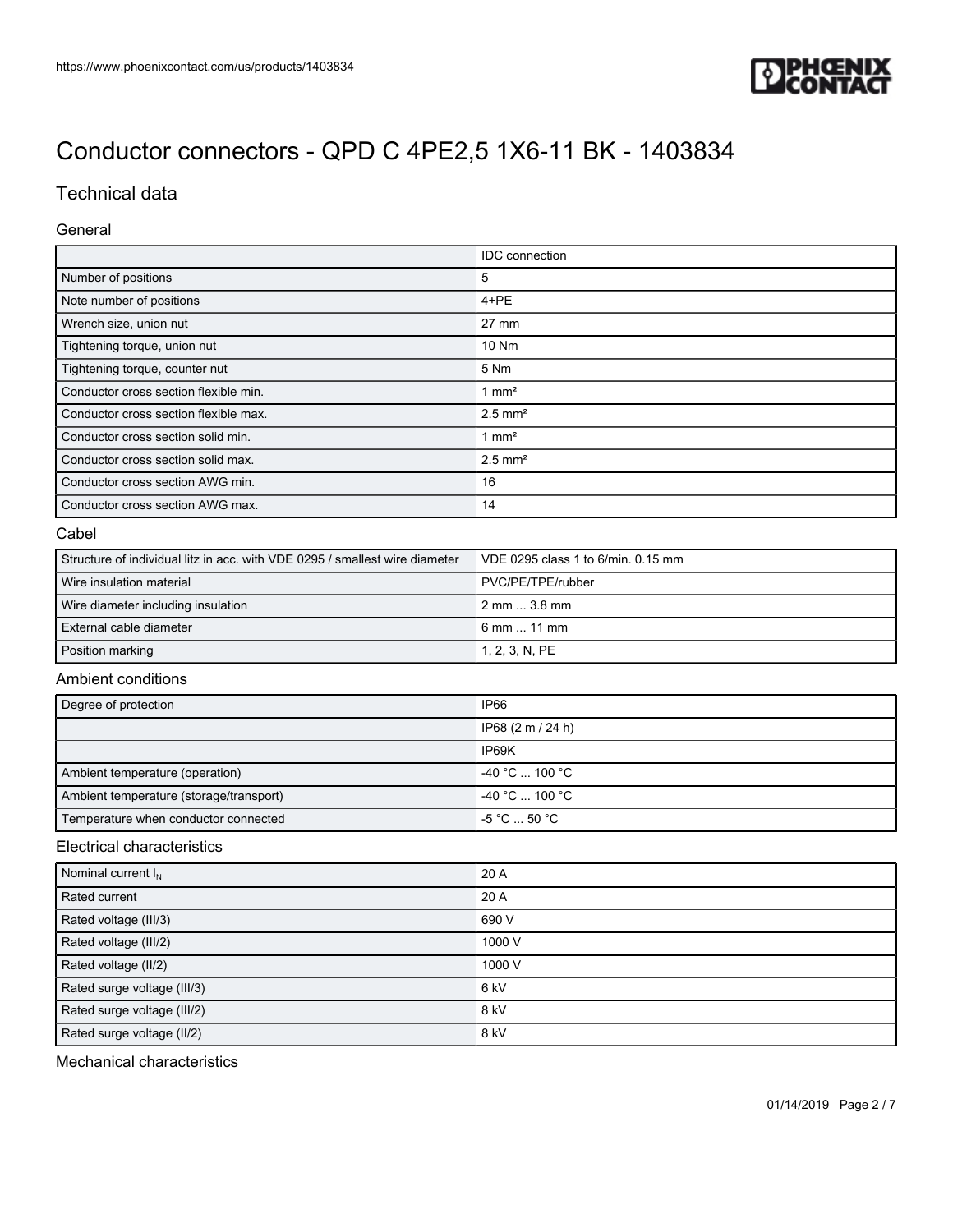

## Technical data

#### Mechanical characteristics

| https://www.phoenixcontact.com/us/products/1403834      | PHŒ<br>۰                                                                                                                                                                                                                  |
|---------------------------------------------------------|---------------------------------------------------------------------------------------------------------------------------------------------------------------------------------------------------------------------------|
|                                                         | www.                                                                                                                                                                                                                      |
| Conductor connectors - QPD C 4PE2,5 1X6-11 BK - 1403834 |                                                                                                                                                                                                                           |
| <b>Technical data</b>                                   |                                                                                                                                                                                                                           |
|                                                         |                                                                                                                                                                                                                           |
| Mechanical characteristics                              |                                                                                                                                                                                                                           |
| QUICKON connectability                                  | max. 10                                                                                                                                                                                                                   |
| Insertion/withdrawal cycles<br>Category of shock impact | >= 50 (QUICKON connections max. 10)<br>IK07                                                                                                                                                                               |
|                                                         |                                                                                                                                                                                                                           |
| Material data                                           |                                                                                                                                                                                                                           |
| Contact material<br>Contact surface material            | Cu<br>silver-plated                                                                                                                                                                                                       |
| Contact carrier material                                | PA                                                                                                                                                                                                                        |
| Insulating material                                     | PA                                                                                                                                                                                                                        |
| Flammability rating according to UL 94                  | V <sub>0</sub>                                                                                                                                                                                                            |
| Overvoltage category                                    | $\ensuremath{\mathsf{III}}\xspace$                                                                                                                                                                                        |
| Degree of pollution                                     | $\mathbf{3}$                                                                                                                                                                                                              |
| <b>Standards and Regulations</b>                        |                                                                                                                                                                                                                           |
| Halogen-free                                            | yes                                                                                                                                                                                                                       |
|                                                         | ${\sf V0}$                                                                                                                                                                                                                |
| Flammability rating according to UL 94                  |                                                                                                                                                                                                                           |
| <b>Environmental Product Compliance</b>                 |                                                                                                                                                                                                                           |
| China RoHS                                              | Environmentally friendly use period: unlimited = EFUP-e                                                                                                                                                                   |
|                                                         | No hazardous substances above threshold values                                                                                                                                                                            |
| Drawings                                                |                                                                                                                                                                                                                           |
|                                                         |                                                                                                                                                                                                                           |
| Dimensional drawing                                     | Diagram                                                                                                                                                                                                                   |
| $\leq 96,3$                                             | ❶                                                                                                                                                                                                                         |
| $\frac{27,6}{ } = 25$<br>$\frac{\emptyset34,6}{}$       | Ł                                                                                                                                                                                                                         |
|                                                         |                                                                                                                                                                                                                           |
| M 30                                                    | $\begin{bmatrix} 4 \\ 1 \end{bmatrix}$<br>$\begin{bmatrix} 2 \\ 1 \end{bmatrix}$<br>$\begin{bmatrix} 1 \\ 2 \end{bmatrix}$<br>$\begin{bmatrix} 1 \\ 2 \end{bmatrix}$<br>$\bullet$ = 2,5 mm <sup>2</sup><br>8 <sup>1</sup> |
|                                                         | $\bullet$<br>$\bullet$ = 1,5 mm <sup>2</sup><br>$\bullet$ = 1,0 mm <sup>2</sup>                                                                                                                                           |
| 27/2<br>30/2                                            | $0^{\mathsf{L}}_0$<br>20<br>40<br>60<br>100<br>80                                                                                                                                                                         |
| QPD C 5x2.5 dimensional drawing                         | Ambient temperature [°C]                                                                                                                                                                                                  |
|                                                         |                                                                                                                                                                                                                           |
| Classifications                                         |                                                                                                                                                                                                                           |
| eCI@ss                                                  |                                                                                                                                                                                                                           |
| eCl@ss 4.0                                              | 272607xx                                                                                                                                                                                                                  |
| eCl@ss 4.1                                              | 27260701                                                                                                                                                                                                                  |
| eCl@ss 5.0                                              | 27143424                                                                                                                                                                                                                  |

#### Standards and Regulations

| Halogen-free                           | ves            |
|----------------------------------------|----------------|
| Flammability rating according to UL 94 | V <sub>0</sub> |

### Environmental Product Compliance

| China RoHS | I Environmentally friendly use period: unlimited = EFUP-e |
|------------|-----------------------------------------------------------|
|            | No hazardous substances above threshold values            |

## **Drawings**

### Dimensional drawing



## **Classifications**

### eCl@ss

| eCl@ss 4.0 | 272607xx |
|------------|----------|
| eCl@ss 4.1 | 27260701 |
| eCl@ss 5.0 | 27143424 |

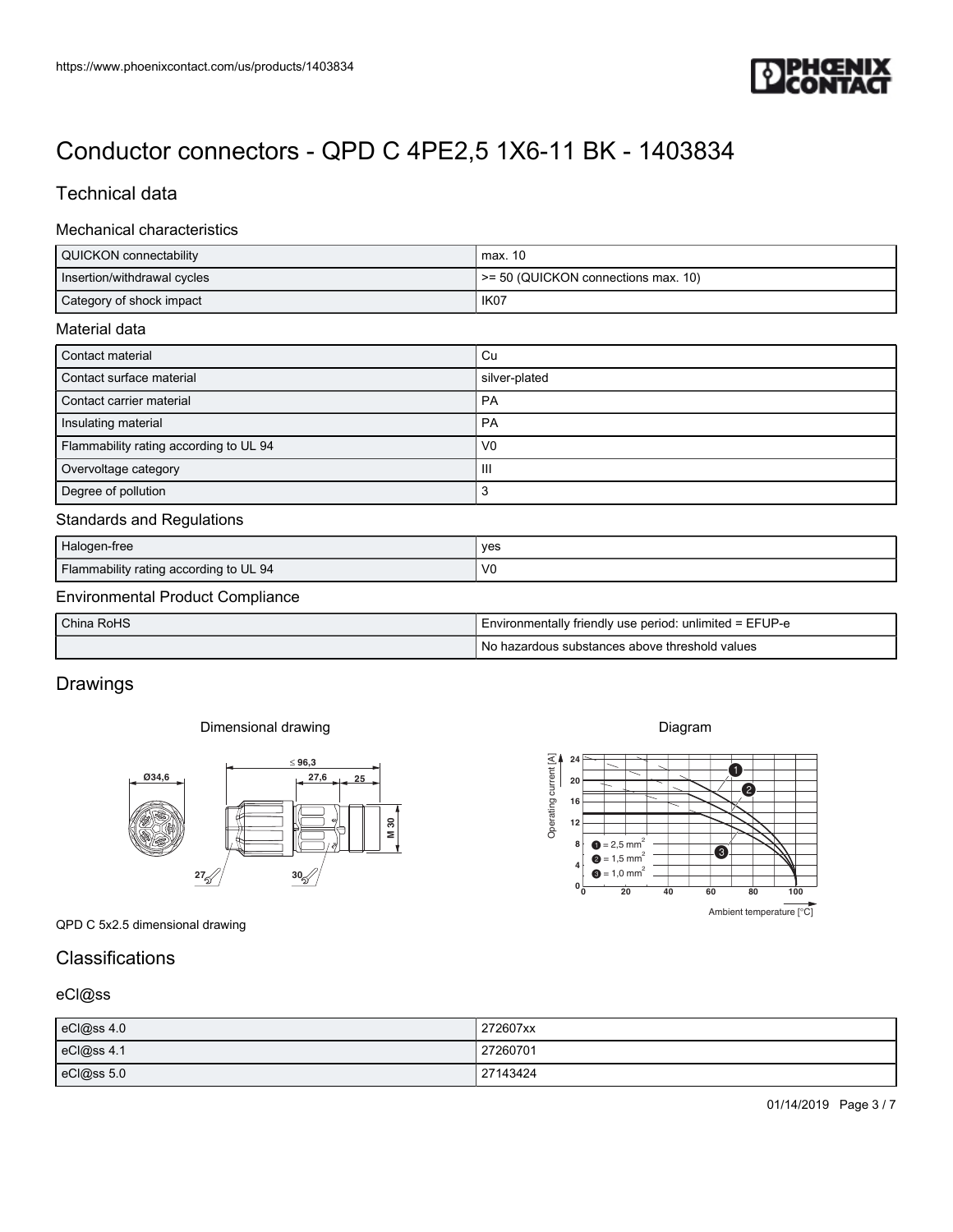

## **Classifications**

### eCl@ss

| eCl@ss 5.1 | 27143400 |
|------------|----------|
| eCl@ss 6.0 | 27143400 |
| eCl@ss 7.0 | 27440605 |
| eCl@ss 8.0 | 27440605 |
| eCl@ss 9.0 | 27440605 |

#### ETIM

| <b>ETIM 3.0</b> | EC000516 |
|-----------------|----------|
| <b>ETIM 4.0</b> | EC002635 |
| <b>ETIM 5.0</b> | EC002560 |
| <b>ETIM 6.0</b> | EC002560 |

#### UNSPSC

| UNSPSC 6.01          | 30211923 |
|----------------------|----------|
| <b>UNSPSC 7.0901</b> | 39121522 |
| UNSPSC 11            | 39121522 |
| <b>UNSPSC 12.01</b>  | 39121522 |
| UNSPSC 13.2          | 39121402 |

## Approvals

#### Approvals

#### Approvals

GL / UL Listed / IECEE CB Scheme / cUL Listed / VDE Zeichengenehmigung / EAC / cULus Listed

Ex Approvals

## Approval details

|  |  | ົ<br>⊍∟ | GL | http://exchange.dnv.com/tari/ | 6195914 HH |
|--|--|---------|----|-------------------------------|------------|
|--|--|---------|----|-------------------------------|------------|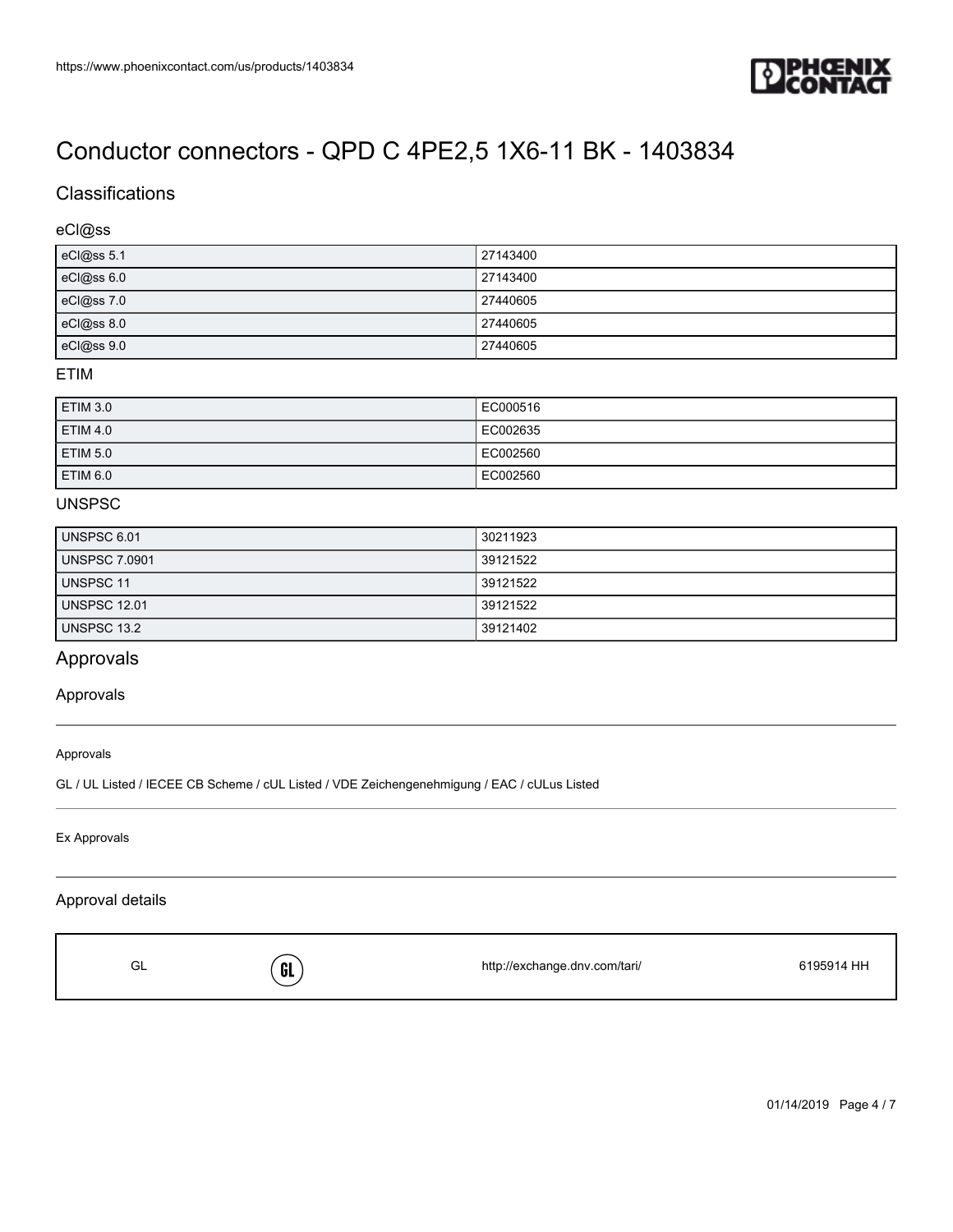

## Approvals

 $\Gamma$ 

| <b>UL Listed</b>           | LISTED                                                                                                        | http://database.ul.com/cgi-bin/XYV/template/LISEXT/1FRAME/index.htm | FILE E 221474            |
|----------------------------|---------------------------------------------------------------------------------------------------------------|---------------------------------------------------------------------|--------------------------|
|                            |                                                                                                               |                                                                     |                          |
| Nominal voltage UN         |                                                                                                               | 600 V                                                               |                          |
| Nominal current IN         |                                                                                                               | 10 A                                                                |                          |
| mm <sup>2</sup> /AWG/kcmil |                                                                                                               | 16                                                                  |                          |
| <b>IECEE CB Scheme</b>     | scheme                                                                                                        | http://www.iecee.org/                                               | DE1-58228                |
| cUL Listed                 | LISTED                                                                                                        | http://database.ul.com/cgi-bin/XYV/template/LISEXT/1FRAME/index.htm | FILE E 221474            |
|                            |                                                                                                               |                                                                     |                          |
| Nominal voltage UN         |                                                                                                               | 600 V                                                               |                          |
| Nominal current IN         |                                                                                                               | 10 A                                                                |                          |
| mm <sup>2</sup> /AWG/kcmil |                                                                                                               | 16                                                                  |                          |
| VDE Zeichengenehmigung     | http://www2.vde.com/de/Institut/Online-Service/<br>40029149<br>VDE-gepruefteProdukte/Seiten/Online-Suche.aspx |                                                                     |                          |
|                            |                                                                                                               |                                                                     |                          |
| Nominal voltage UN         |                                                                                                               | 690 V                                                               |                          |
| Nominal current IN         |                                                                                                               | 20 A                                                                |                          |
| mm <sup>2</sup> /AWG/kcmil |                                                                                                               | $1 - 2.5$                                                           |                          |
| EAC                        |                                                                                                               |                                                                     | RU C-<br>DE.AI30.B.01102 |
| cULus Listed               | $_{c}$ (U <sub>U</sub> ) <sub>us</sub>                                                                        |                                                                     |                          |
| Accessories                |                                                                                                               |                                                                     |                          |

Accessories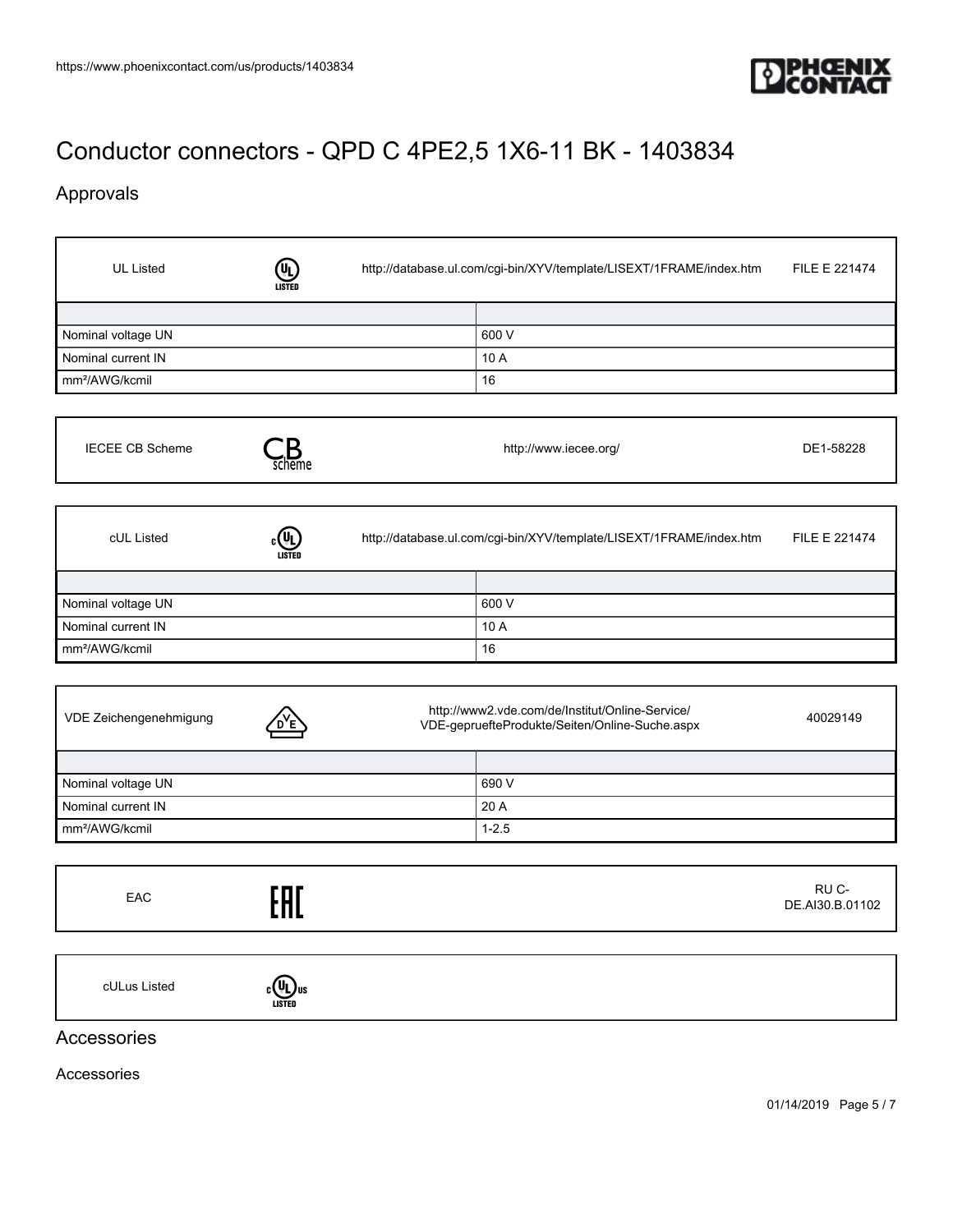

## Accessories

Coding element

[Coding profile - CP-QPD 5X2,5 - 1404530](https://www.phoenixcontact.com/us/products/1404530)



Coding profile, red, for insertion into the 5-pos. QUICKON dome and connector, can be positioned in 72° increments.

#### Protective cap

[Protective cap - QPD QSK 5X2,5 - 1404528](https://www.phoenixcontact.com/us/products/1404528)



Protective cap, transparent plastic, for 5x 2.5 mm² QPD QUICKON connection, IP50.

Protective cap, plastic, for QUICKON connection, black, with retaining cord, IP68

[Protective cap - QPD QSK BK 5X2,5 FS - 1404525](https://www.phoenixcontact.com/us/products/1404525)



Sealing plugs

[Closing cap - SEALING PLUG 10X16 RD - 1400284](https://www.phoenixcontact.com/us/products/1400284)



Closing cap, PA, for threads pluggable, color: red

Socket spanner